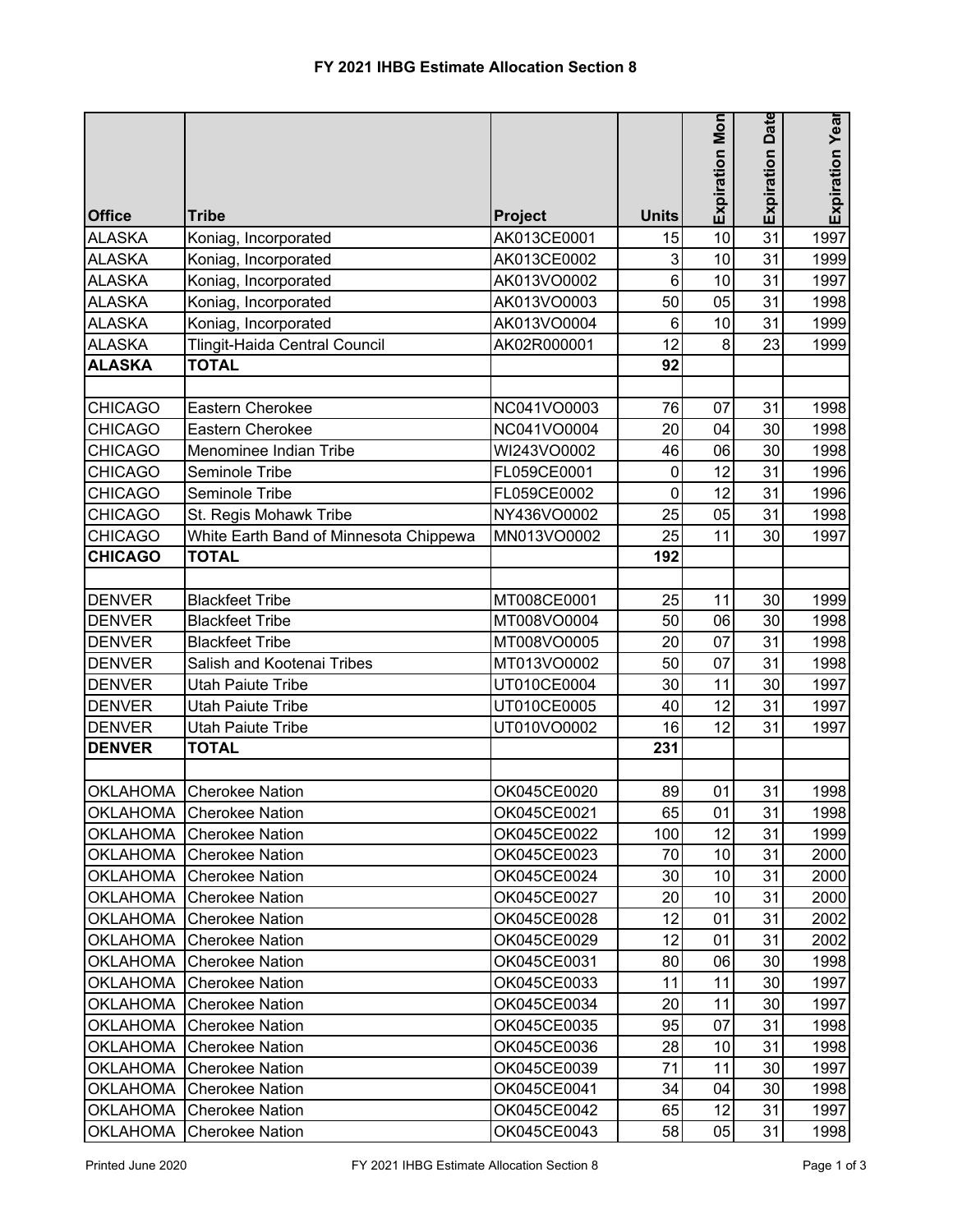|                    |                        |                |                 |                       | Date            |                 |
|--------------------|------------------------|----------------|-----------------|-----------------------|-----------------|-----------------|
|                    |                        |                |                 | <b>Expiration Mon</b> |                 | Expiration Year |
|                    |                        |                |                 |                       | Expiration      |                 |
|                    |                        |                |                 |                       |                 |                 |
| <b>Office</b>      | <b>Tribe</b>           | <b>Project</b> | <b>Units</b>    |                       |                 |                 |
| <b>OKLAHOMA</b>    | <b>Cherokee Nation</b> | OK045CE0046    | 95              | 08                    | 31              | 1998            |
| <b>OKLAHOMA</b>    | <b>Cherokee Nation</b> | OK045CE0047    | 100             | 08                    | 31              | 1998            |
| <b>OKLAHOMA</b>    | <b>Cherokee Nation</b> | OK045VO0001    | 4               | 06                    | 30              | 1999            |
| <b>OKLAHOMA</b>    | <b>Cherokee Nation</b> | OK045VO0002    | 29              | 12                    | 31              | 1997            |
| <b>OKLAHOMA</b>    | <b>Cherokee Nation</b> | OK045VO0003    | 11              | 12                    | 31              | 1997            |
| <b>OKLAHOMA</b>    | <b>Cherokee Nation</b> | OK045VO0004    | $6\phantom{1}6$ | 08                    | 31              | 1998            |
| <b>OKLAHOMA</b>    | <b>Cherokee Nation</b> | OK045VO0005    | 37              | 03                    | 31              | 1998            |
| <b>OKLAHOMA</b>    | <b>Cherokee Nation</b> | OK045VO0005    | 9               | 08                    | 31              | 1998            |
| <b>OKLAHOMA</b>    | <b>Cherokee Nation</b> | OK045VO0006    | 35              | 09                    | 30              | 2000            |
| <b>OKLAHOMA</b>    | <b>Cherokee Nation</b> | OK045VO0007    | 35              | 08                    | 31              | 1998            |
| <b>OKLAHOMA</b>    | <b>Cherokee Nation</b> | OK045VO0007    | 42              | 09                    | 30              | 2000            |
| <b>OKLAHOMA</b>    | <b>Cherokee Nation</b> | OK045VO0009    | $6\phantom{1}6$ | 11                    | 30              | 1997            |
| <b>OKLAHOMA</b>    | <b>Cherokee Nation</b> | OK045VO0010    | $6\phantom{1}6$ | 11                    | 30              | 1997            |
| <b>OKLAHOMA</b>    | <b>Cherokee Nation</b> | OK045VO0011    | 48              | 06                    | 30              | 1998            |
| <b>OKLAHOMA</b>    | <b>Cherokee Nation</b> | OK045VO0012    | 14              | 10                    | 31              | 1998            |
| <b>OKLAHOMA</b>    | <b>Cherokee Nation</b> | OK045VO0013    | 5               | 10                    | 31              | 1998            |
| <b>OKLAHOMA</b>    | <b>Cherokee Nation</b> | OK045VO0014    | 46              | 12                    | 31              | 1999            |
| <b>OKLAHOMA</b>    | <b>Cherokee Nation</b> | OK045VO0015    | 10              | 12                    | 31              | 1999            |
| <b>OKLAHOMA</b>    | <b>Cherokee Nation</b> | OK045VO0016    | 13              | 12                    | 31              | 1999            |
| <b>OKLAHOMA</b>    | <b>Cherokee Nation</b> | OK045VO0018    | 30              | 08                    | 31              | 1998            |
| <b>OKLAHOMA</b>    | <b>Cherokee Nation</b> | OK045VO0048    | 30              | 10                    | 31              | 1998            |
| <b>OKLAHOMA</b>    | Chickasaw              | OK047CE0021    | 12              | 01                    | 31              | 2002            |
| <b>OKLAHOMA</b>    | Chickasaw              | OK047CE0022    | 12              | 01                    | 31              | 2002            |
| <b>OKLAHOMA</b>    | Chickasaw              | OK047CE0023    | 21              | 01                    | 31              | 2003            |
| <b>OKLAHOMA</b>    | Chickasaw              | OK047CE0026    | 20              | 12                    | 31              | 1997            |
| <b>OKLAHOMA</b>    | Chickasaw              | OK047CE0031    | 5               | 11                    | 30              | 1997            |
| <b>OKLAHOMA</b>    | Chickasaw              | OK047CE0033    | 82              | 10                    | 31              | 1997            |
| OKLAHOMA Chickasaw |                        | OK047CE0034    | 48              | 06                    | 30 <sub>l</sub> | 1998            |
| <b>OKLAHOMA</b>    | Chickasaw              | OK047CE0035    | 129             | 08                    | 31              | 1998            |
| <b>OKLAHOMA</b>    | Chickasaw              | OK047CE0036    | 15              | 08                    | 31              | 1998            |
| <b>OKLAHOMA</b>    | Chickasaw              | OK047CE0037    | 40              | 12                    | 31              | 1997            |
| <b>OKLAHOMA</b>    | Chickasaw              | OK047CE0039    | 4               | 08                    | 31              | 1998            |
| <b>OKLAHOMA</b>    | Chickasaw              | OK047VO0008    | 7               | 12                    | 31              | 1997            |
| <b>OKLAHOMA</b>    | Chickasaw              | OK047VO0009    | 7               | 12                    | 31              | 1997            |
| <b>OKLAHOMA</b>    | Chickasaw              | OK047VO0010    | 6               | 12                    | 31              | 1997            |
| <b>OKLAHOMA</b>    | Chickasaw              | OK047VO0011    | 20              | 02                    | 28              | 1998            |
| <b>OKLAHOMA</b>    | Chickasaw              | OK047VO0012    | 5               | 11                    | 30              | 1997            |
| <b>OKLAHOMA</b>    | Chickasaw              | OK047VO0013    | 4               | 11                    | 30              | 1997            |
| <b>OKLAHOMA</b>    | Chickasaw              | OK047VO0014    | 4               | 11                    | 30              | 1997            |
| <b>OKLAHOMA</b>    | Chickasaw              | OK047VO0015    | 3               | 11                    | 30              | 1997            |
| <b>OKLAHOMA</b>    | Chickasaw              | OK047VO0016    | 5               | 11                    | 30              | 1997            |
| <b>OKLAHOMA</b>    | Chickasaw              | OK047VO0017    | 63              | 06                    | 30              | 1998            |
| <b>OKLAHOMA</b>    | Chickasaw              | OK047VO0018    | 60              | 06                    | 30 <sub>1</sub> | 1998            |